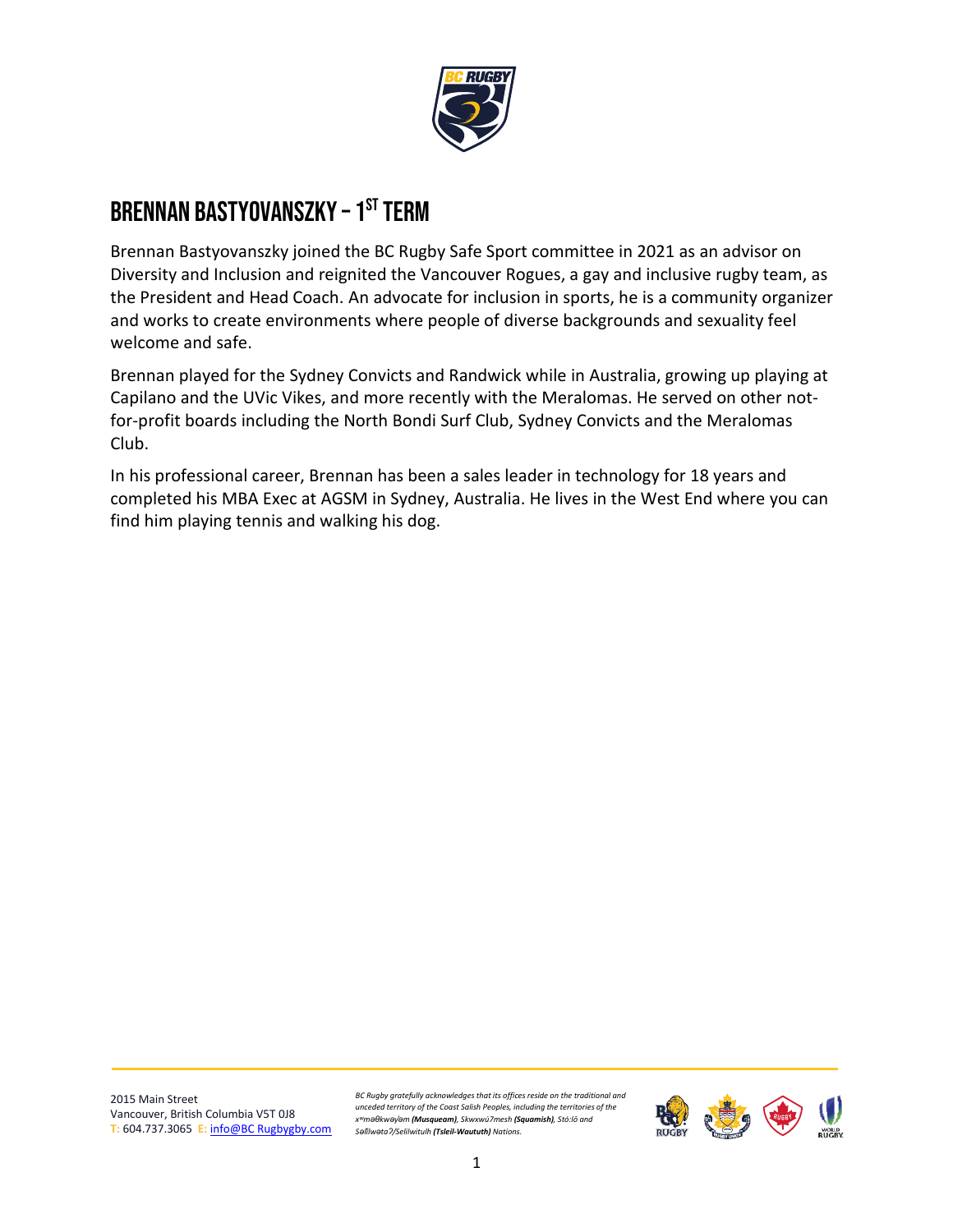

## MARVIN FOSS – 2<sup>nd</sup> term

Marvin has been involved in Rugby for 50 years. He started playing for Langley Rugby Club in 1969. After playing rugby for 20 years, he took coaching courses and was a volunteer community coach in the Langley school district, coaching at Brookswood Secondary and Yorkson Middle School and led Langley Secondary to win 1994's BC High Schools (Boys) AA Championship. Marvin then went on to coach rugby teams at the BC Summer Games and Provincial Regional Championships.

Marvin has stood on the Langley Rugby club executive board in various positions and has held his current position of Junior Director for the past 5 years.

Marvin became a member of the Fraser Valley Rugby Board in 2018 serving as President until 2022.

His passion at the current moment is to continue building rugby in the Fraser Valley by working with schools and clubs to make it possible for everyone to participate in rugby. Taking on an executive position with the BC Rugby Board of Directors, Marvin intends to bring to the table his understanding of grassroots rugby and the desire to think outside the box.

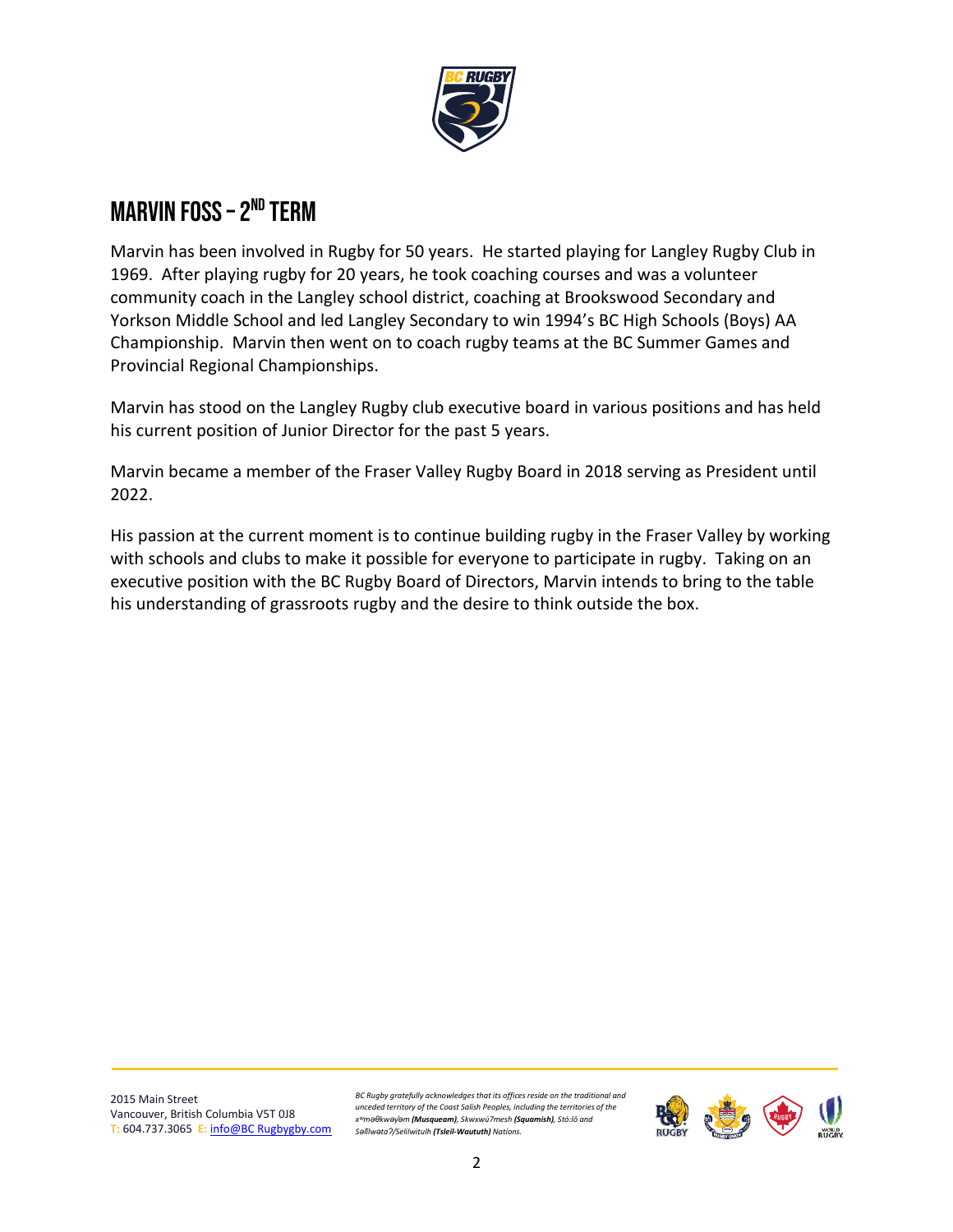

# TONY PAYNE – 1<sup>st</sup> term

Tony is a seasoned executive with over 20+ years of experience in Information Technology, Audit, Finance, and Business Operations in the private and public sectors. Brings an innovative, well-aligned perspective, and leadership style that ensures successful stakeholder relationships and enables the digital transformation of organizations.

In addition, he currently serves on the BC Rugby Finance Committee.

As a board director, both from professional ICD.D designation as well as experience on governance and operational boards positions Tony to contribute to the future continued success of BC Rugby.

"Rugby is not just a sport. It is in my blood." Tony brings passion and experience across multiple countries, clubs, and provinces to contribute to BC Rugby. Tony started playing rugby as a kid at the age of 7, continued to play school and club rugby, and then transitioned to seniors and master level. In addition, he played rugby in South Africa, Edmonton, Alberta and now in Victoria, BC. This allowed him to bring multi-country levels of knowledge and perspective to the organization.

As an active player and member of Ebb Tide, Tony can represent both club rugby and BC Rugby to its fullest.

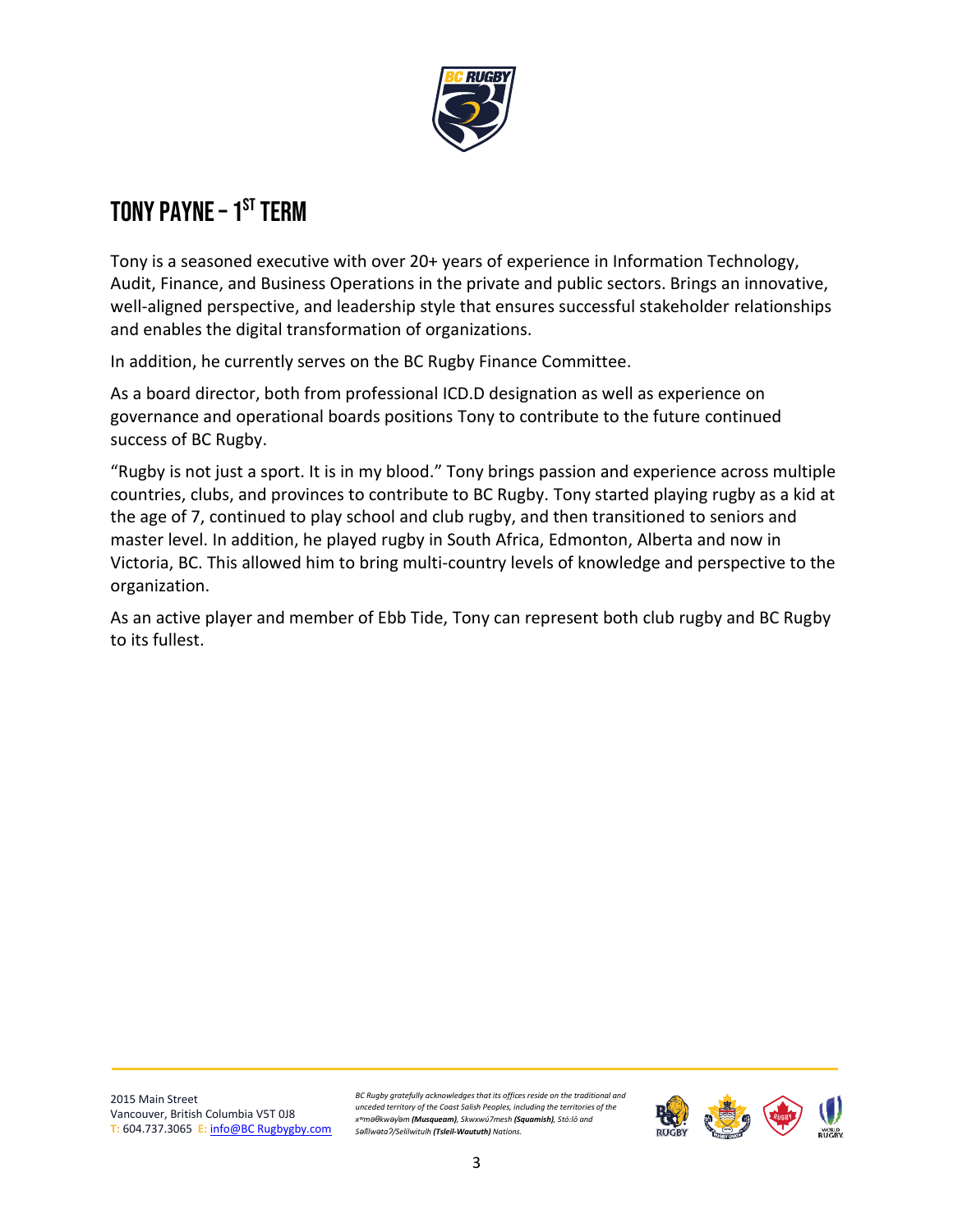

#### CONNIE MCGINLEY - FINAL TERM

Connie is a Licensed Realtor working throughout Greater Vancouver, with an extensive background in marketing, events and administration. As a BC Rugby Board member, she has been involved on the Safe Sport Committee and currently is the Chair of the Hall of Fame Committee since 2016.

She is married to a former Rugby player and a mother to two Rugby sons and has played an integral role in their Rugby experiences, at Magee Secondary, Meraloma Rugby, New Zealand, UVic, CW and the Vancouver Rugby Union. That introduced her to numerous volunteer positions, since 1999 she has held board and team manager positions with Meralomas, Vancouver Rugby Union and BC Rugby. From Registrar, the Director of Mini and Junior Rugby & President at Meraloma Rugby, the Director of VRU REP Rugby and Manager of 2 BC Summer Games Teams to 5 years as a BC Rugby Manager of U16 and U18 teams at the National level to the Canada Summer Games, a highlight for Connie was during her four years as the top provincial Manager of the BC Bears and watching the team win the inaugural CRC competition in 2009.

Connie has already been recognized for her contribution at all levels during her involvement and was awarded Sport BC - President's Award for Rugby in 2009 and Rugby Canada's Volunteer of the Year Award in 2014. As a parent, Connie has seen firsthand the benefit of rugby for young people and simply wants to get more kids playing rugby and that not one child should not play due to financial reasons. She loves giving back to the Sport that she loves.

2015 Main Street Vancouver, British Columbia V5T 0J8 **T:** 604.737.3065 **E:** [info@BC Rugbygby.com](mailto:info@bcrugby.com)